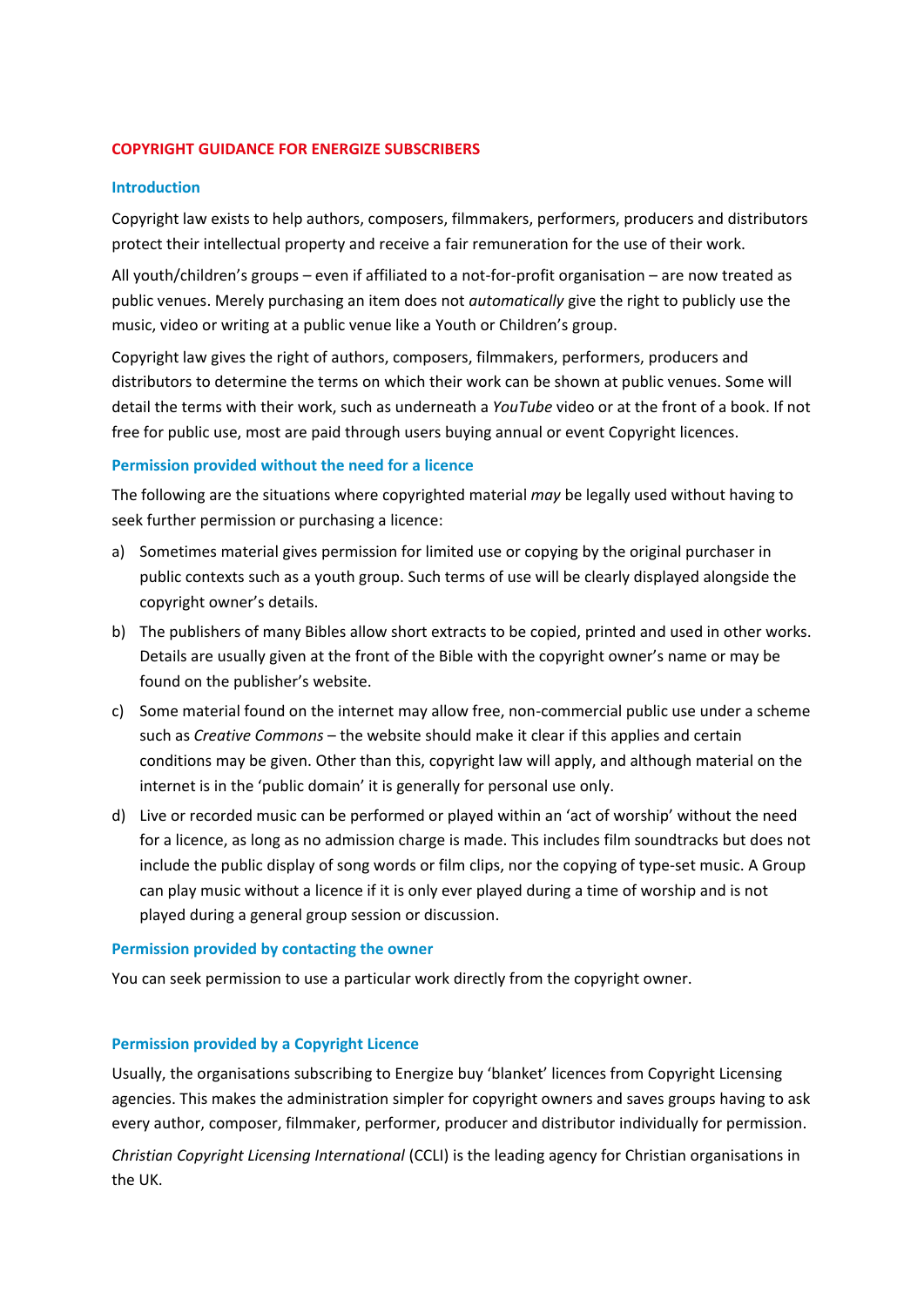### **a) Music, sung or contemplative worship**

A *CCLI Church Copyright Licence* allows you to project or photocopy/print words to songs.

A *CCLI Music Reproduction Licence* allows you to photocopy/print typeset pages from online or physical songbooks.

They can be bought for a year or for an event. Most Christian songwriters and publishers are covered, but not all: [https://uk.ccli.com/copyright-licences/authorised-lists/.](https://uk.ccli.com/copyright-licences/authorised-lists/) Contact the owner direct if they are not included in the list.

A group that is under the jurisdiction of one church can use that church's *Church Copyright or Music Reproduction Licences*. However, licences are not transferable outside of a licensed local church. So, if you have multiple churches involved, or are a 'detached' group, you should purchase the above for the activities that you do. Here are the latest prices and ordering links:

[https://uk.ccli.com/copyright-licences/.](https://uk.ccli.com/copyright-licences/)

In order that royalties are distributed fairly, you have to report annually to CCLI estimating the songs and music that were projected/copied/printed. See: [https://uk.ccli.com/reporting/.](https://uk.ccli.com/reporting/)

## **b) Live and recorded music**

*Within an act of worship where there is no admission charge*, you can play any live or recorded music (including film soundtracks and on TV programmes) without the need for permission or a licence.

*At all other times,* you will need the following two licences, even if the music is a part of a film or TV programme:

- The *Performing Rights Society for Music Licence (PRS)* is used to pay composers and writers. This licence covers a particular venue for live music performances, such as during socials, outreach events and film soundtracks. - whoever uses that venue and whenever.
- The *Phonographic Performance Limited Licence (PPL)* is used to pay recording companies and performers for playing commercial music recordings on CD, MP3 and other formats. This licence covers a particular local church or group.

If your venue is a church, a youth centre, a school or college, you should contact the manager to find out if they hold these licences. Check that they are happy that the licence covers the kind of activity you will be doing. A large camp may for example require an event licence if the activity is significantly larger than the normal activities that are licensed at the venue.

If your venue does not hold the licences, the venue owner can buy them together from:

- PPL PRS Limited offering an annual *or* an event licence, now known as *TheMusicLicence*. See: [https://pplprs.co.uk/how-is-the-cost-calculated/.](https://pplprs.co.uk/how-is-the-cost-calculated/)
- CCLI offering only an annual licence, now known as the *Playing Music Licence Manual.* This could work for Groups but would be unnecessarily expensive for a Camp or similar annual event. However, they do offer a 14-day event PPL licence, but not together with the PRS Licence. See: [https://uk.ccli.com/copyright-licences/playing-music-licence-manual/.](https://uk.ccli.com/copyright-licences/playing-music-licence-manual/)

## **c) Dramatic performances, plays and musicals**

You should seek permission from the copyright owner in advance.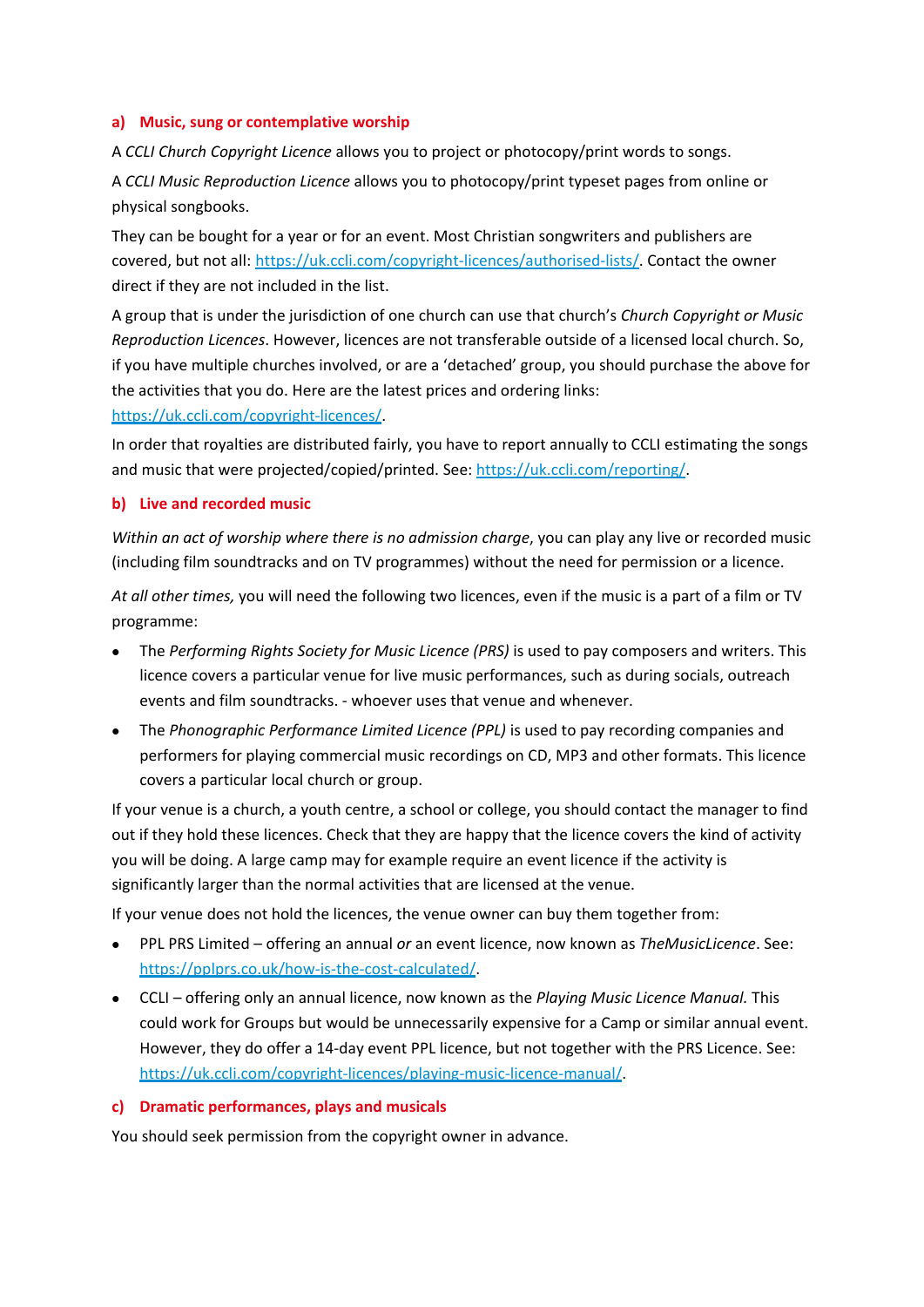# **d) Pre-recorded films**

The *Church Video Licence* allows churches/organisations to publicly show films and film scenes from 1,300 of the largest producers and studios. The showings must be free to attend and not advertised outside of the church/organisation/group.

It includes a service called *ScreenVue* : [https://www.screenvue.com](https://www.screenvue.com/) which allows you to access over 9,000 downloadable movie clips for Groups and Camps in teaching sessions for all ages.

The 1,300 film producers are: [https://ccliproduk-64f7.kxcdn.com/wp-content/uploads/authorised](https://ccliproduk-64f7.kxcdn.com/wp-content/uploads/authorised-producer-list-cvl-uk.pdf)[producer-list-cvl-uk.pdf](https://ccliproduk-64f7.kxcdn.com/wp-content/uploads/authorised-producer-list-cvl-uk.pdf)

The *Performing Rights Society for Music Licence* and the *Phonographic Performance Limited Licence* mentioned earlier are also required to be able to legally play music from a film soundtrack outside of an act of worship.

Some pre-recorded films will state in the conditions of use that there is no restriction on public viewing. These can be used at a Group or Camp without infringing copyright.

The *Church Video Licence* is offered by CCLI as agents for *Church Video Licensing International* (CVLI) and the *Motion Picture Licensing Service* (MPLS). You can order here: [https://uk.ccli.com/what-we](https://uk.ccli.com/what-we-provide/church-video-licence-screenvue/)[provide/church-video-licence-screenvue/.](https://uk.ccli.com/what-we-provide/church-video-licence-screenvue/)

# **e) TV and Streaming**

A group can watch a programme that is not live and is from on-demand players other than iPlayer, without a special TV licence.

The group can watch live TV and also programmes on iPlayer without a special TV Licence if the device is powered by its own internal batteries and is not plugged into a mains power socket, and everyone watching has a TV Licence at home. See the "Do I need a TV Licence to watch TV away from home?" section on:<https://www.tvlicensing.co.uk/check-if-you-need-one>

Otherwise, if your venue (whether a church, a house or third-party venue) does not hold a *TV Licence*, you will need to liaise with the venue to organise one, even if you receive the programme via cable or the internet. See*:* [https://www.gov.uk/tv-licence.](https://www.gov.uk/tv-licence)

If the showing is outside of a domestic property, you should also contact the broadcasting or streaming service (e.g. Sky, Netflix, BT, Amazon, YouTube Live) for their permission to broadcast the programme publicly. Explain that it is not for commercial purposes and not taking away from other commercial showings, and permission will usually be granted without charge.

The *Performing Rights Society for Music Licence* and the *Phonographic Performance Limited Licence* mentioned earlier are also required to be able to legally play music in public, when it is part of a TV programme, outside of an act of worship.

A recent Law change gives producers of films within live television broadcasts the right to require direct permission before that section of the broadcast can be shown in public. If your church has a *Church Video Licence*, and the film in question is covered by this licence, the broadcast of the film can be shown in public without requiring further permission.

See: [https://uk.ccli.com/ccli-news/showing-live-television-in-church/.](https://uk.ccli.com/ccli-news/showing-live-television-in-church/)